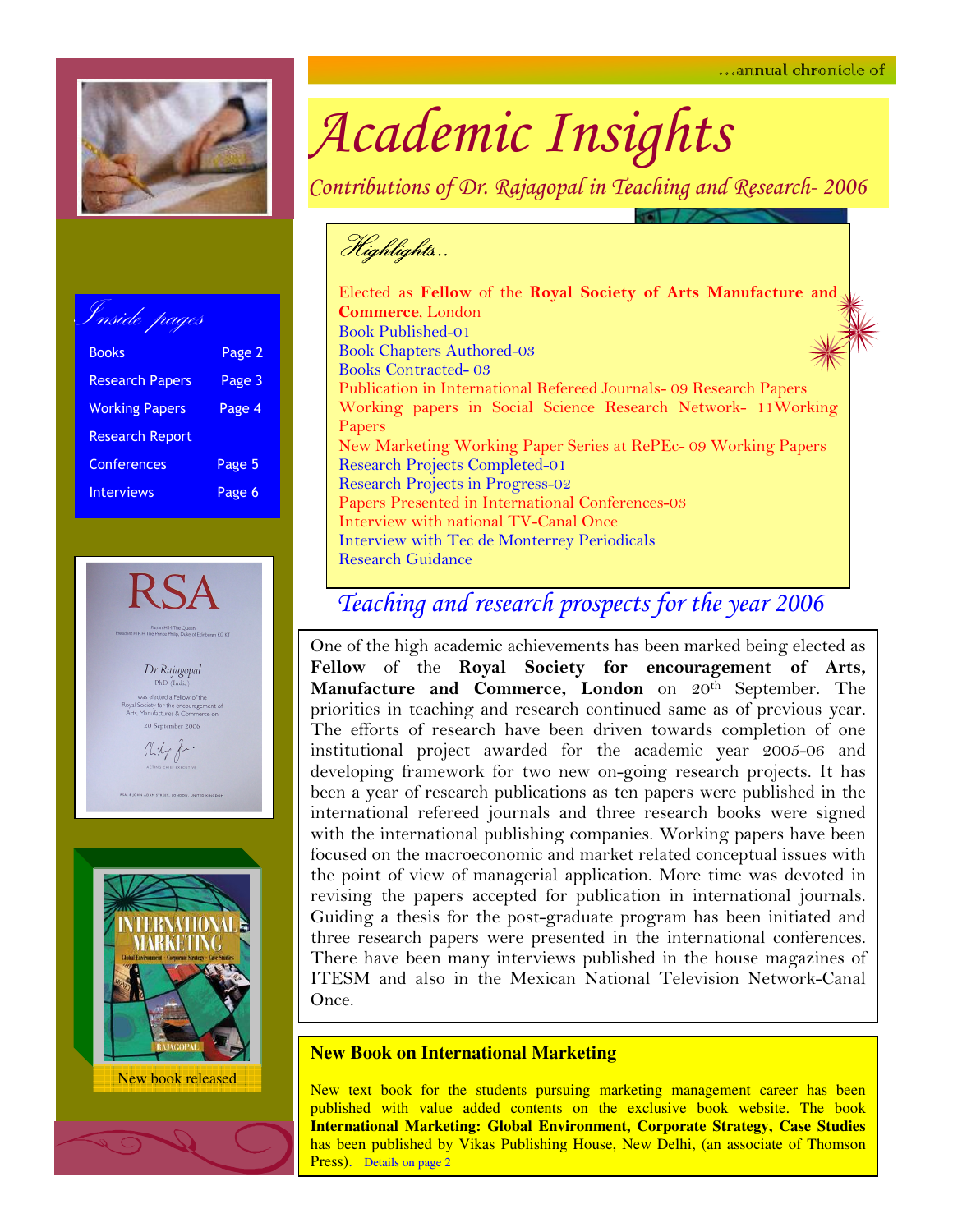**Page 2 of 6** 



- **Marketing Dynamics:** Theory and Practice, New Age International (Formerly Wiley Eastern Ltd.), New Delhi, India ISBN 81-224- 1942-9
- Advanced Marketing Management, Vikas Publishing House, New Delhi, India
- Dynamics of International Trade and Economy: An Inquiry into Emerging Markets, Nova Science Publishers Inc., Hauppauge, New York, 2007

#### **Specialized Courses Offered**

Second course on **New Product Management** was offered in the graduate program in Toluca Campus of ITESM<br>during April-June 2006 April-June trimester on invitation of **EGADE** 

Course on **Value Architecture in Business** has been offered during June 26-28, 2006 under Faculty Advancement Program (Capacitation) of the institute.

#### **International Marketing**

Global Environment: Corporate Strategy: Case Studies

#### Vikas Publishing House, New Delhi, India ISBN: 8125918566

The book caters to undergraduate and graduate students in management schools in India and most Asian and Latin American universities for core or elective paper, and will also prove useful to them as practicing managers since it develops new concepts derived from managerial applications discussed in the cases.

Major topics covered in the book are<br>framework of international marketing. of international marketing, international business finance, environmental factors affecting international marketing (social, legal, economic, political and technological), international marketing-mix (product, price, place and promotion), international marketing research, strategies, decisions, organizations, negotiations, modes of entry into international markets, and trade in emerging markets.

The book presents marketing strategies with a cross-functional approach to global business operations, which is unshackled by the traditional views of competition and views of competition and marketing. Amidst conceptual discussions, it illustrates management situations, is application-oriented and focused on learning through experience. It integrates major marketing paradigms and frameworks underpinning the associated managerial applications. Discussions are designed to arouse curiosity in global marketing functions acclimatizing the reader for increasingly competitive environment to become an effective manager. Additional managerial discussions are laid out in "Focus on International Marketing" boxes. Learning Activities to be carried out in groups have been listed at the end of each chapter along with those aimed at the instructor.

#### **Distinguishing Features of the Book**

- Short and contemporary contextual examples from business houses
- Focus on the strategy employed in various marketing situations to enhance contextual knowledge and arouse interest in the subject
- Comprehensive cases at the end of chapters in order to enhance application skills
- A contemporary commentary on political thinking on the globalization issues
- Tailor-made for the length of semesters
- An exclusive website carrying additional learning tools in the form of chapter-wise PowerPoint presentations. (http://www.vikaspublishing.com/internat ionalmarketing)

#### **Table of Contents**

Globalization: Thoughts and Process; Global Marketplace: Environment and Management; International Monetary System; International Economic Environment; Cultural Environment; Political and Legal Environment; Product Strategy; International Pricing: International Distribution: International Promotion Strategies; International Sales Management; Export Management; International Marketing Research; International Trade and India; Modes of Entry into International Markets; International Trade in Emerging Markets: Asia and Latin America; Name Index; Subject Index

Also, see web site of the publisher at URL http://www.vikaspublishing.com/book\_details.asp?Bid=396

#### **Forthcoming Books in Brief**

**Dynamics of International Trade and Economy: An Inquiry into Emerging Markets**, Nova Science Publishers Inc., Hauppauge, New York, 2007

This book analyzes leading factors that are behind the proliferation of intra-regional and inter-regional free trade agreements (FTA) of the countries of transitional economies and discusses prospects for bilateral FTAs between Latin America, EEC and Asian countries. This book is divided into three parts.

#### Part I: Global Environment and Transition

| Chapter 1: The Debate: Far and Against of   |  |  |  |
|---------------------------------------------|--|--|--|
| Globalization                               |  |  |  |
| Chapter 2: Global Market Place              |  |  |  |
| <b>Chapter 3:</b> Emerging Markets          |  |  |  |
| Chapter 4: Growth in Transitional Economies |  |  |  |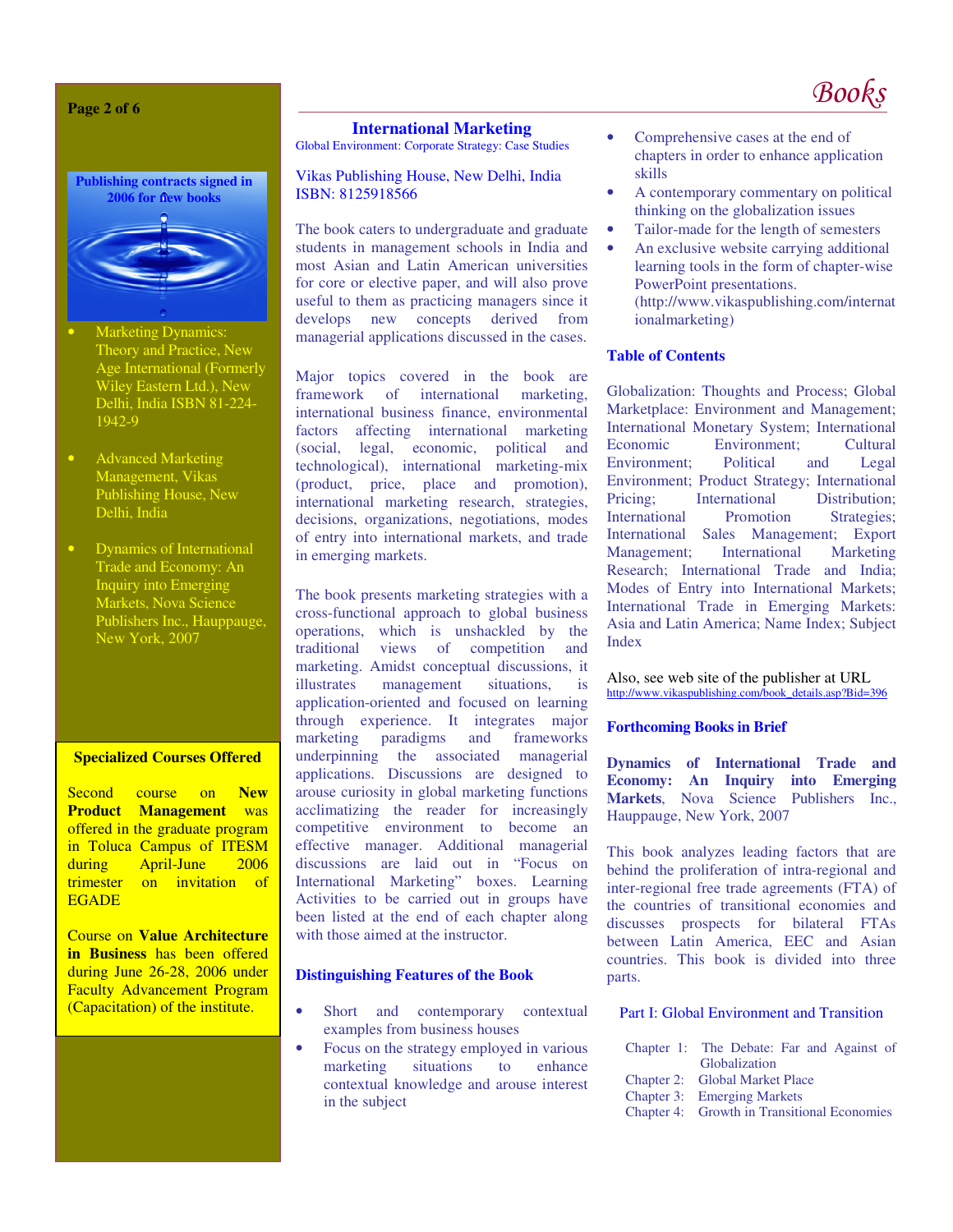#### **Page 3 of 6**

#### **Book Chapters Authored**

Modeling Asymmetric Consumer Behavior and Demand Equations for Bridging Gaps in Retailing in Frank Columbus (Ed.), *New Econometric Modeling Research*, Nova Science Publishers, Inc., Hauppauge, NY

Technology and Customer Value Dynamics in Banking Industry: Measuring Symbiotic Influence in Growth and Performance, Ravi Vadlamani (Ed.), *Advances in Banking Technology and Management: Impact of ICT and CRM*, Idea Group Inc., Hershey, PA

Institutional Reforms and Trade Competitiveness in Latin America in Guisan Maria-Carmen (Ed.), Macro Economic Models : The role of Demand and Supply, ICFAI University Press, Hyderabad ( India),2006 ISBN 81-7881-778-0

#### **IDEAS and RePEc University of Connecticut**

Dr. Rajagopal has been ranked among top 20 percent researchers in Mexico. Ranking is based on the research contents submitted to the Research Papers in Economics (RePEc) archives since 2004. http://ideas.repec.org/top/top.mexico.html

 $RePEC$ University of Connecticut Department of Economics

http://ideas.repec.org/i/er.html

#### Part II: The Study

Chapter 5: Research on Trade and Economy of Emerging Markets (Review of Literature) Chapter 6: Methodological Construct Chapter 7: Critical Analysis and Discussion

#### Part III Looking Ahead

Chapter 8: Strategic Business Partnering Chapter 9: Lessons and Visions

#### **Marketing Dynamics: Theory and Practice, New Age International, New Delhi, 2007**

This book would serve as Text Book for the course on Marketing Strategy, Marketing Management, Decision Making, Markets and Clients, and the like in the undergraduate and graduate programs in India. This book has been written keeping in view the syllabus of the above courses in the major Asian including Indian, North American and Latin American universities. Contents of the book include:

Chapter 1: Competitive Strategy Chapter 2: Product Strategy Chapter 3: Brand Strategy Chapter 4: Pricing Strategy Chapter 5: Distribution Strategy Chapter 6: Promotion Strategy Chapter 7: Market Research Chapter 8: Sales Management Chapter 9: Strategic Marketing Chapter 10: Innovative Marketing Strategy

#### Research Paper Published in Refereed International Journals

1. Measuring Customer Value and Market Dynamics for New Products of a Firm: An Analytical Construct for Gaining Competitive Advantage, *Global Business and Economics Review*, Vol. 8, No. 3-4, 2006, pp 187- 205 (USA) Full Text

#### **Citations**

Model developed on brand architecture has been adapted by the University of Manchester and Cambridge by the students of Masters Program in Business Administration- 2 Dissertations on the model [Journal of Brand Management 11 (3), 2004, 233- 247]

Model on customer portfolio management has been adapted by Jonkoping International School of Business-Sweden [Journal of Business and Industrial Marketing, 20 (6), 2005, 307-316]

## Books, Research Papers

http://www.geocities.com/prof\_rajag opal/gber.pdf

- 2. Where did Trade Liberalization Drive Latin American Economy: A Cross Sectional Analysis*, Applied Econometrics and International Development*, Vol. 6, No. 2, 2006, pp 89-108 (Spain) Full Text http://www.geocities.com/prof\_rajag opal/aeidpaper2.pdf
- 3. Consumer Perspectives and Brand Extension Effects in Mexico: An Empirical Analysis of Buying Decision Patterns, *Latin American Business Review*, Vol. 7, No. 1, 2006 pp 99-118 (Haworth Press, UK) Abstract

https://www.haworthpress.com/store/ ArticleAbstract.asp?sid=N0JVNXE V791G8J4LS0Q6S2QEC1NWC8X C&ID=80910

4. Measuring Customer Value Gaps: An Empirical Study in Mexican Retail Markets, *Economic Issues*, Vol.11, No. 1, March 2006, pp 19-40 (Nottingham Business School, UK) Full Text http://www.geocities.com/prof\_rajag

opal/econissues.pdf

5. Innovation and Business Growth through Corporate Venturing in Latin America: Analysis of Strategic Fit, *Management Decision*, Vol.44, Issue 5, 2006, 703-718 (UK) Abstract

http://xtra.emeraldinsight.com/10.11 08/00251740610668932

- 6. Brand Excellence: Measuring Impact of Advertising and Brand Personality on Buying Decisions, *Measuring Business Excellence*, Vol. 10, No. 3, 55-65, 2006 Abstract http://xtra.emeraldinsight.com/10.11 08/13683040610685793
- 7. Brand Architecture: Brand Foundations and Frameworks, *Brand Strategy*, Volume 206, October, 2006, 47-49 (UK) Abstract http://www.geocities.com/prof\_rajagopal/bsart icle.pdf

#### **Top Ten Papers**

Research Paper "Trust and Cross-cultural Dissimilarities in Corporate Environment" makes it in the TOP TEN list in the electronic journal of SSRN **Journal** 

http://papers.ssrn.com/sol3/topten/topTenResults.cfm? groupingId=946584&netorjrnl=jrnl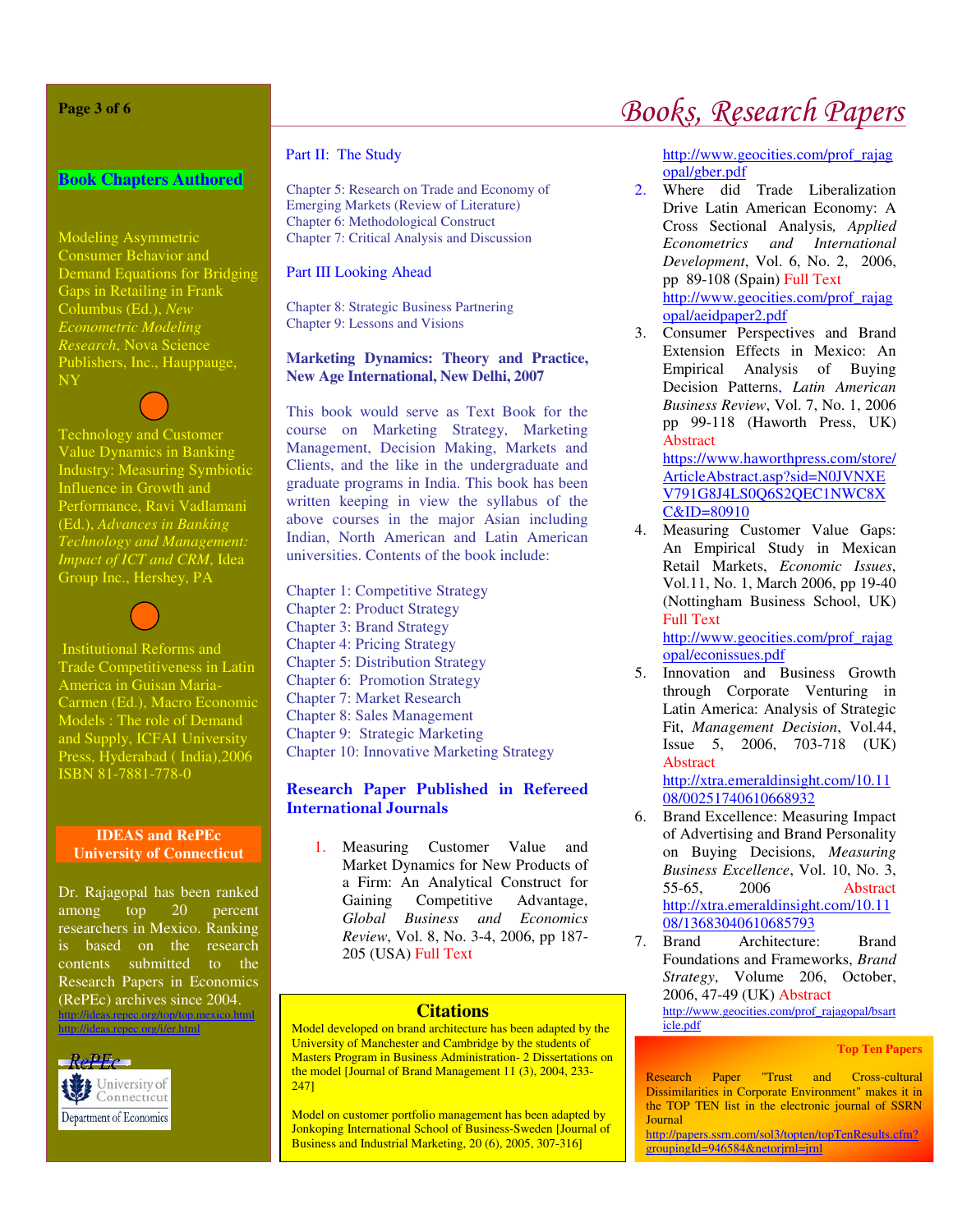#### **Page 4 of 6**

#### Working papers are available on the internet at:

Social Science Research Network (http://ssrn.com/author=386819 ) Social Science Research Network respectively in association with Stanford Law School



Economic Papers (http://econpapers.repec.org/RAS/ ppr43.htm )

Research Papers in Economics (http://ideas.repec.org/e/ppr43.ht  $m$ )

These sites are maintained by University of Connecticut, USA and University of Orebro, Sweden



Digital Library of Commons, Indiana University USA http://dlc.dlib.indiana.edu/



Research Report

- 8. Competition vs. Cooperation: Analyzing Strategy Dilemma in Business Growth under Changing Social Paradigms, *International Journal of Business Environment*, 1 (4), 2006 (USA) Accepted and Scheduled for Publication
- 9. Trust and Cross-Cultural Dissimilarities in Corporate Environment, *Team Performance Management- An International Journal*, Vol. 12, No. 7-8, 2006 , 237-252 (USA) Abstract http://www.emeraldinsight.com/10.1108/13527590610711796

### Working Papers

- 1. Architecting Brands: Managerial Process and Control, ITESM, January, 2006
- 2. Impact of Brand Variability and Customer Value on Buying Decisions: A Multiexperiment Study, ITESM, January, 2006
- 3. Customer Value Effects of Nonconventional Utility Products: An Experimental Analysis in Mexican Market, ITESM, February, 2006
- 4. Customer Response to Seasonal Clearance Sales: Experimental Analysis of Consumer Personality Traits in Self Service Stores, ITESM, March, 2006
- 5. Analysis of Effective Control Practices in Sales Management: A Comparative Study in Developing Countries, ITESM, April, 2006
- 6. Trust and Cross Cultural Dissimilarities in Corporate Environment in Mexico, ITESM, May, 2006
- 7. Competition vs. Cooperation: Analysis of Strategy Dilemma in Business Growth under Changing Social Paradigm, ITESM, June 2006
- 8. Architecting Brands: Managerial Process and Control for Emerging Enterprises, ITESM, June, 2006
- 9. Interplay of Technology and Customer Value Dynamics in Banking Industry: Analytical Construct for Measuring Growth and Performance, ITESM, July, 2006
- 10. Leisure Shopping Behavior and Recreational Retailing: A Symbiotic Analysis of Marketplace Strategy and Consumer Response, ITESM, July 2006
- 11. Customer Choice Variability and Profit Optimization Modelling in a Firm: An Analytical Framework, ITESM, September 2006

12. Modeling Asymmetric Consumer Behavior and Demand Equations for Bridging Gaps in Retailing, ITESM, October 2006

#### **Research Report**

#### **Building Customer Values and Brand through Advertising by the Multinational Retail Chain Stores in Latin America**

**Principal Investigator Dr. Rajagopal** 

Statistical Analysis, Tabulation and Graphics Ms. Ananya Rajagopal

he study attempts to critically examine The study attempts to critically examine<br>the available literature on the subject, discuss a model that provides a framework for analyzing the variables associated with customer value and to identify potential research areas. A basic premise of the study is that the focus should be on maximizing total customer value and customer satisfaction which are inter-dependent in the decision making process towards buying new products. This study, being a part of emerging literature on customer value management, extends the existing knowledge of the relationship between launch of new products in the market and creating customer value by introducing the framework of a mathematical model. The framework of the construct is based on a proposed model which integrates all aspects so as to maximize the potential of the organization and all its subsystems to create and sustain satisfied customers. The approach begins with a conceptualization phase in which the concept of customer satisfaction is explored. Attributes are then classified into services and this is then extended to integrate the internal customer into a total service model; applying gap-analysis to this model. Enterprise satisfaction provides the basis for extending the total service model; positioning is applied to the customer satisfaction strategy; and operationalizing this strategy is proposed through an implementation model.

Preliminary pages of the report including Preface of the report is available at the URL http://www.geocities.com/prof\_rajagopal/preface1.pdf

# Working Papers, Research Report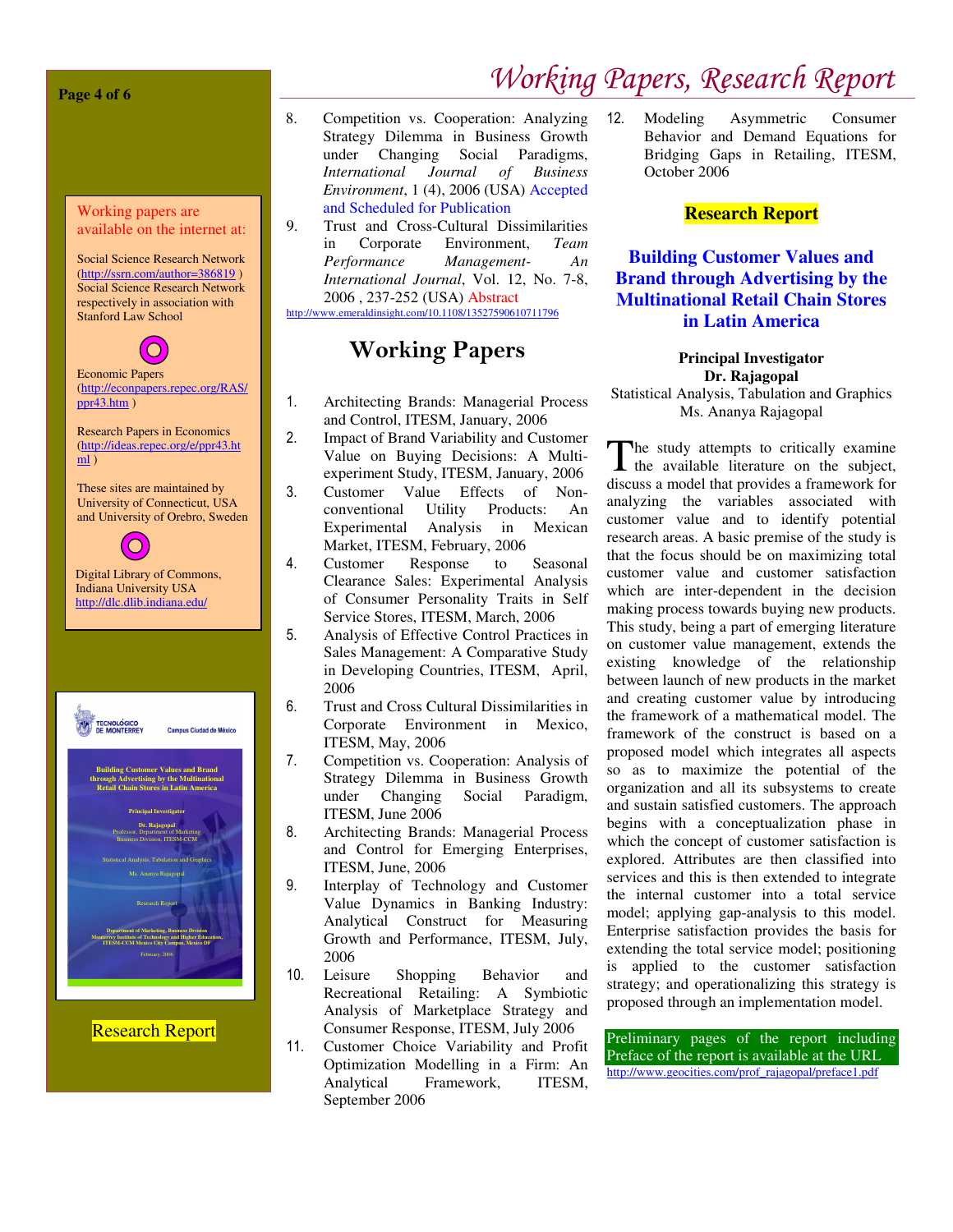# On-going Research, Conferences

**Page 5 of 6** 

**Participation in International Conferences** 

Association of Consumer Research, University of Minnesota, Duluth USA

• Conference on Latin American Consumer Research, Monterrey, Jan 5-8, 2006 Business and Economics Society International, Worcester, USA

Annual Conference at Florence, Italy July 14-18, 2006



Rajagopal: Marketing Management: Text and Cases, Vikas, New Delhi, 2000

This book has been recommended by the All India Board of Management Studies for undergraduate program students. Third reprint of the book was released in March 2006.

#### Research in Progress

| <b>On-going Projects</b>                                                                                                                                                                                                      | <b>Objectives</b>                                                                                                                                                                                | Methodology                                                                                                                                               | Output                                                                                                                                                                                                                            |
|-------------------------------------------------------------------------------------------------------------------------------------------------------------------------------------------------------------------------------|--------------------------------------------------------------------------------------------------------------------------------------------------------------------------------------------------|-----------------------------------------------------------------------------------------------------------------------------------------------------------|-----------------------------------------------------------------------------------------------------------------------------------------------------------------------------------------------------------------------------------|
| <b>Measuring Export</b><br><b>Competitiveness in Latin</b><br><b>America during the Post</b><br><b>Liberalization Policy</b><br>Period - A Taxonomic<br><b>Analysis</b><br>$(2005-06)$<br>To be submitted in<br>February 2007 | Trade policy review,<br>Macroeconomic and<br>trade related factors<br>contributions to<br>exports, and<br>developing export<br>competitiveness<br>index                                          | Secondary time series<br>data 1950-2004, 8<br>countries, 24 variables. sponsored web sites of<br>Developing<br>econometric model<br>and data fitness test | Four working papers<br>developed and posted<br>on the university<br>University of<br>Connecticut and SSRN<br>co-hosted by SGB<br>School and EICG                                                                                  |
| <b>Modeling Asymmetric</b><br><b>Consumer Behavior and</b><br><b>Demand Equations for</b><br><b>Bridging Gaps in</b><br><b>Retailing: An Empirical</b><br><b>Investigation</b><br>$(2006 - 07)$<br>In Progress                | Developing<br>theoretical construct,<br>consumer behavior-<br>communication<br>symbiosis, analyzing<br>choice behavior and<br>studying adjustments<br>in marketing strategy<br>of MNCs in Mexico | Empirical analysis of<br>400 respondents,<br>developing construct<br>and analyzing data<br>using SPSS and Data<br><b>Envelopment Method</b>               | Model has been<br>developed and is being<br>published as a <b>Book</b><br>Chapter in "New<br>Research in<br>Econometric<br>Modeling" Edited by<br>Frank Columbus, Nova<br>Science Publishers Inc.<br>New York (Releasing<br>2007) |

#### Papers in International Conferences

Association of Consumer Research, USA: Latin American Conference, Monterrey, January 05-08, 2006

#### **Consumer Perspectives of Brand Extension Effects: An Empirical Analysis of Buying Decision Patterns**

This paper attempts to emphasize the relationship between empirical and theoretical considerations in the information analysis of brand extensions on consumer behavior. Broadly, the study focuses on analysis at the individual or micro-level and attempts to derive implications towards buying decisions on the extended brands analyzing the aggregate relationships. The discussion analyzes categorical similarity as a determinant of diagnostic behavior and explores the premise that high accessibility of extension information in some of the past studies may have left little room to observe the effects of diagnostic behavior. The study was conducted in an empirical design with the sample of 145 consumers in Mexico City addressing to over 40 consumer brands available in different categories of markets.

#### **Measuring Aggregate Returns and Gaps in the Customer Value: An Analytical Framework**

A basic premise of the paper is that firms should focus business strategies to maximize total customer value and customer satisfaction which are inter-dependent in the decision making process towards buying new products. The aggregate returns on the customer value derived at various stages of product attractiveness and quantitative changes in the volume of goods positioned by the firm, repeat buying, and market coverage in terms of changes in the market shares of the firms. The framework of the construct is on a proposed model which integrates all aspects so as to maximize the potential of the organization and all its subsystems to create and sustain satisfied customers

These papers are published in the Conference Proceeding – Gonzales Silvia and Luna David (Ed.), Latin American Advances in Consumer Research, Vol. 1, 2006, pp 83-85 and 128-129

#### New Executive Development Programs Offered at ITESM-CCM

• Competitive Marketing Strategies for Pharmaceutical Industry Executives in Mexico, September 30-October 14, 2006 (on Saturdays)